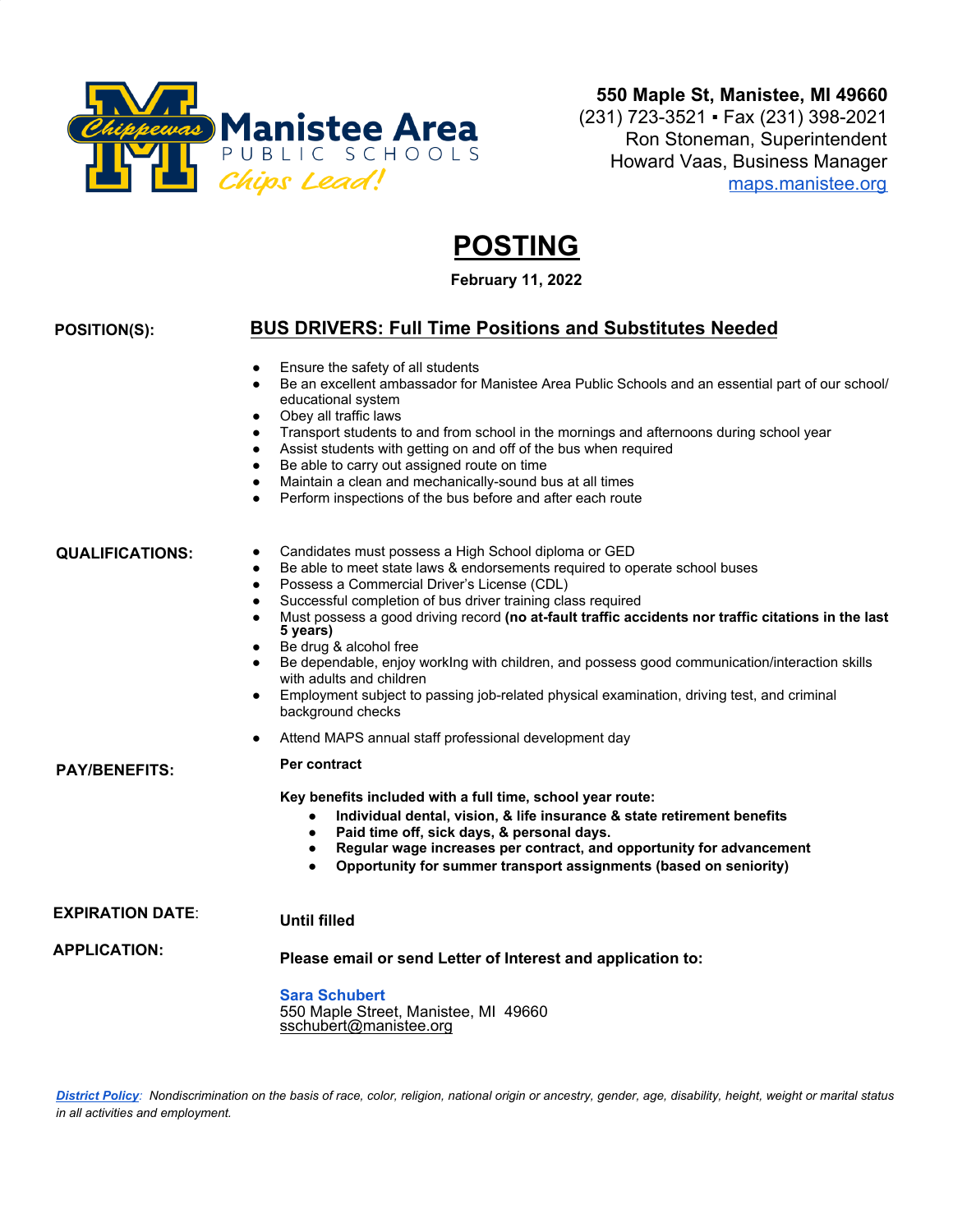

# **SUPPORT STAFF APPLICATION FORM**

| <b>POSITION APPLYING FOR</b>                                                      |              |  | <b>DATE OF APPLICATION</b> |  |  |
|-----------------------------------------------------------------------------------|--------------|--|----------------------------|--|--|
|                                                                                   |              |  |                            |  |  |
| <b>MAILING ADDRESS:</b> Number / Street / Road                                    |              |  | Apt. # or P.O. Box         |  |  |
| $\overline{\text{City}}$                                                          | <b>State</b> |  | <b>ZIP CODE</b>            |  |  |
| Home Telephone #                                                                  | Cell Phone # |  | <b>Email Address</b>       |  |  |
| ARE YOU PRESENTLY EMPLOYED? PRESENT/LAST SALARY _________________________________ |              |  |                            |  |  |
| ARE YOU A U.S. CITIZEN? VES VES NO                                                |              |  | (hrly/wkly/yrly)           |  |  |
|                                                                                   |              |  |                            |  |  |
|                                                                                   |              |  |                            |  |  |
| MAY YOUR PRESENT EMPLOYER BE CONTACTED?     Yes     No                            |              |  |                            |  |  |

WHEN WOULD YOU BE AVAILABLE FOR A PERSONAL INTERVIEW? **\_\_\_\_\_\_\_\_\_\_\_\_\_**\_\_\_\_\_\_\_\_\_\_\_\_\_

# **WORK EXPERIENCE:**

| <b>Name/Address of Employer</b> | Supervisor's Name &<br><b>Phone Number</b> | OK to<br>contact?<br>(yes/no) | <b>Nature of Work</b> | <b>Employment Dates</b><br>From - To | <b>Reason for Leaving</b> |
|---------------------------------|--------------------------------------------|-------------------------------|-----------------------|--------------------------------------|---------------------------|
|                                 |                                            |                               |                       |                                      |                           |
|                                 |                                            |                               |                       |                                      |                           |
|                                 |                                            |                               |                       |                                      |                           |

# **EDUCATION AND PROFESSIONAL TRAINING:**

| <b>List High Schools, Colleges/</b><br>Technology School &/or<br><b>Universities Attended</b> | Location | Years Attended or Graduated &<br><b>Degrees Received</b> | <b>Area of Study</b> |
|-----------------------------------------------------------------------------------------------|----------|----------------------------------------------------------|----------------------|
|                                                                                               |          |                                                          |                      |
|                                                                                               |          |                                                          |                      |
|                                                                                               |          |                                                          |                      |
|                                                                                               |          |                                                          |                      |